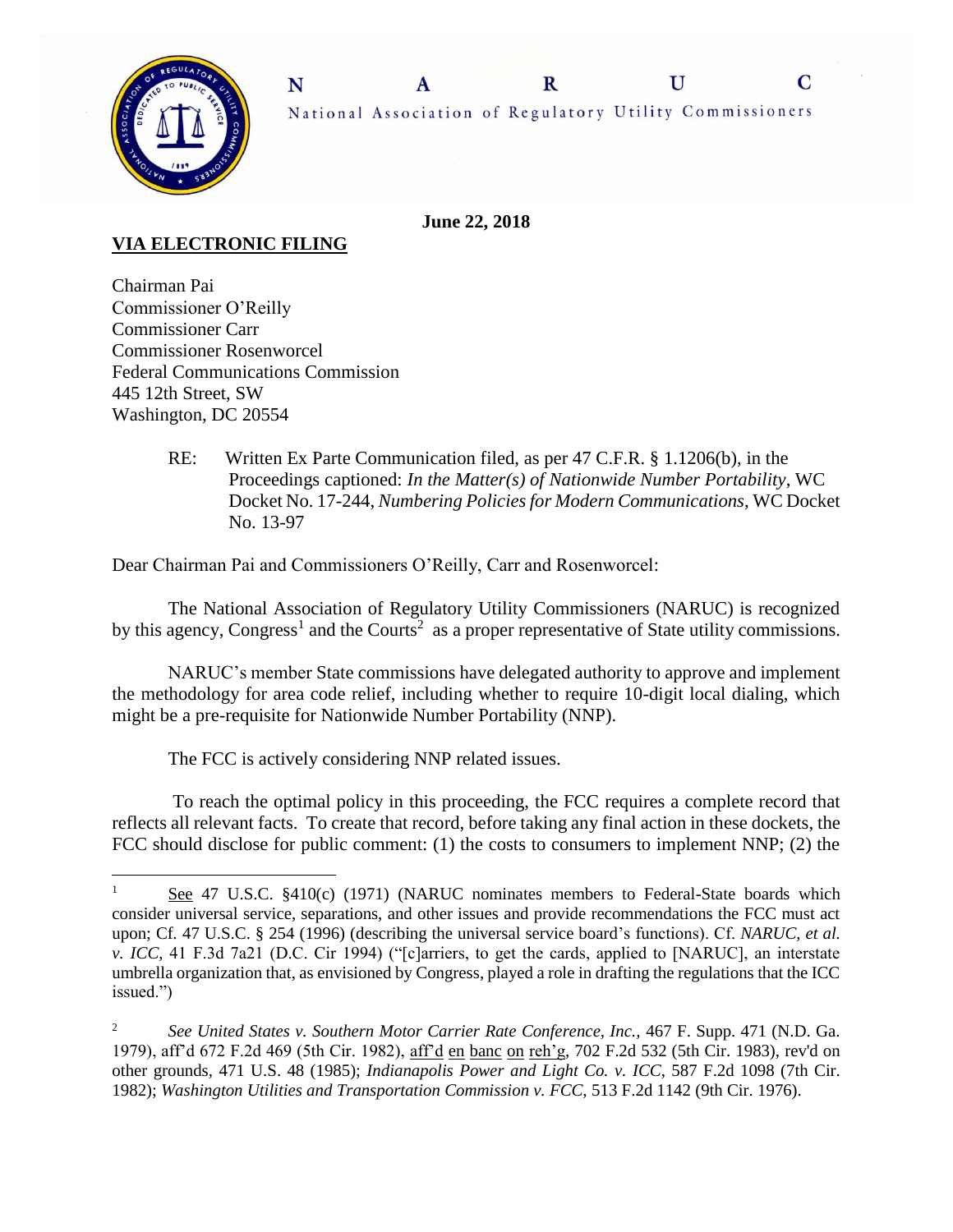cost recovery options for NNP implementation; (3) the timeline options for implementing NNP; and (4) the impact of NNP implementation on the IP transition.<sup>3</sup>

This proceeding had its origins in a May 16, 2016 North American Numbering Council (NANC) endorsed "Report on NNP" by the Future of Numbering Working Group. The Report focused on the future of telephone numbers, including 10-digit dialing in relation to NNP. The Report found that NNP could raise concerns with respect to (i) mandated fees/surcharges assessed on services based upon a physical address; (ii) State and local sales taxes; (iii) intrastate tariffed and toll telecommunications services; (iii) tariffs and rulemaking; (iv) State coordination  $\&$ collaboration; (v) 10-Digit Dialing; (vii) customer complaints; and (viii) Public Safety (911/NG911). 4

A little over a year later, on October 26, 2017, the FCC adopted a Notice of Proposed Rulemaking and Notice of Inquiry inviting comment on steps that would lay the groundwork to achieve Nationwide Number Portability (NNP).<sup>5</sup> The FCC sought comment on a variety of issues related to the deployment of NNP, in particular, four models for NNP: (1) nationwide implementation of Location Routing Numbers ("LRNs"); (2) non-geographic LRNs; (3) commercial agreements; and (4) iconnectiv's GR-2982 CORE specification.

After the comment cycle closed on January 26, 2018, NARUC passed a resolution that focused, in part, on the concerns raised in the 2016 "Report on NNP" and on the anticipated costs and benefits of the four models.<sup>6</sup> A copy of that resolution is attached as Appendix A.

On December 7, 2017 the FCC Wireline Competition Bureau directed NANC to (i) determine whether any of the four models discussed in the NOI are preferable to others in terms of feasibility, cost, and adaptability to changing markets and technologies; (ii) specify in detail the potential costs, benefits, and barriers to implementing each of these proposals; (iii) identify any likely consequences of these proposals for routing, interconnection, or public safety; (iv) recommend next steps to advance full nationwide number portability, and to transmit the report to the FCC by April 6, 2018. The FCC subsequently extended this deadline to June 7, 2018.

 $\overline{a}$ 

<sup>3</sup> *See*, *Resolution on Nationwide Number Portability* (Adopted by NARUC's Board of Directors, February 2018) <https://pubs.naruc.org/pub/E0A7286D-F44E-49DE-0E87-E9E7CD3EF7CE>

<sup>4</sup> *Future of Numbering Working Group Report to the NANC Nationwide Number Portability* April 15, 2016 [http://www.nanc-chair.org/docs/fon/Apr16\\_FoN\\_NNP\\_Final\\_Report.pdf](http://www.nanc-chair.org/docs/fon/Apr16_FoN_NNP_Final_Report.pdf)

<sup>5</sup> *In the Matter of Nationwide Number Portability, Numbering Policies for Modern Communications*, [Notice of Proposed Rulemaking and Notice of Inquiry,](https://apps.fcc.gov/edocs_public/attachmatch/FCC-17-133A1.docx) Notice of Proposed Rulemaking and Notice of Inquiry, 32 FCC Rcd 8034 (Oct. 24, 2017) (NPRM)

<sup>6</sup> *See*, "Nationwide Number Portability; Numbering Policies for Modern Communications: A Proposed Rule by the Federal Communications Commission," 82 Federal Register 55970 (November 27, 2017) online at: [https://www.federalregister.gov/documents/2017/11/27/2017-25458/nationwide-number](https://www.federalregister.gov/documents/2017/11/27/2017-25458/nationwide-number-portability-numbering-policies-for-modern-communications)[portability-numbering-policies-for-modern-communications.](https://www.federalregister.gov/documents/2017/11/27/2017-25458/nationwide-number-portability-numbering-policies-for-modern-communications)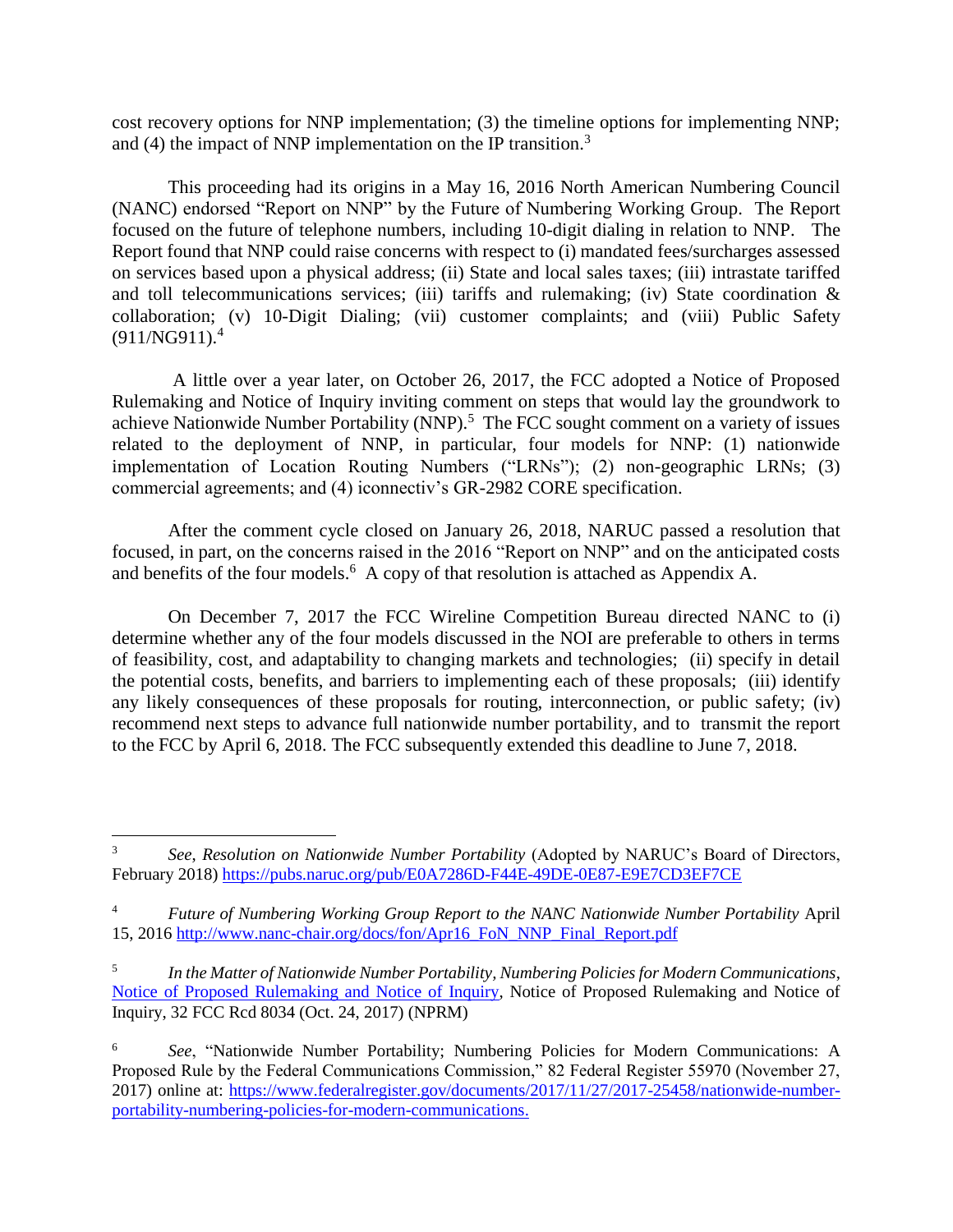The NANC transmitted the requested report.<sup>7</sup> The report highlights the fact that the record is incomplete and additional work is needed before the FCC can move forward. According to the cover letter from Chair Kavulla:<sup>8</sup>

Regrettably, the working group was not able to conclude an especially detailed look at the costs of implementing NNP through the various approaches. There are clearly costs that would be incurred by any implementation of NNP, and the report specifies what these might be, *without engaging in a calculation of them*. Certain NNP models appear nearly inexorably linked to the larger trend of a transition to IP interconnection. Given this context, the report considers whether it is worth adopting partial NNP, with a recognition that as technology replacement proceeds, it will eventually become easier to accomplish the goal of a full NNP. *Meanwhile, the report concludes that further work should be undertaken to accomplish a clearer view of which of the NNP pathways may present a clear benefit net of its costs.* The report, while it does not endorse any single NNP model, does specify further work towards examining each of the feasible ones.

(Emphasis added)

The report is correct to the extent it concludes that "further work should be undertaken to accomplish a clearer view of which of the NNP pathways may present a clear benefit net of its costs." Action without additional study on the costs and benefits of the four approaches – tested by public comment – is not rational. Part of that analysis must include the concerns raised in the May 2016 report from the Future of Numbering Working Group.

If you have any questions, please do not hesitate to contact me at 202.898.2207 or [jramsay@naruc.org.](mailto:jramsay@naruc.org)

Sincerely,

James Bradford Ramsay NARUC General Counsel

*cc: Jay Schwartz, Wireline Advisor, Office of Chairman Pai Amy Bender, Legal Advisor, Wireline, Office of Commissioner O'Reilly Jamie Susskind, Chief of Staff, Wireline, Office of Commissioner Carr Travis Litman, Chief of Staff and Legal Advisor, Office of Commissioner Rosenworcel Kris Monteith, Chief, Wireline Competition Bureau*

 $\overline{a}$ 

<sup>7</sup> *See*, *Letter from Travis Kavulla, NANC Chair submitting the "Findings Related to ATIS Models on Nationwide Number Portability" to Kris Monteith, WCB Chief*, filed June 7, 2018 online at: [http://www.nanc-chair.org/docs/mtg\\_docs/Jun18\\_Cover\\_Letter\\_NNP\\_Report.pdf;](http://www.nanc-chair.org/docs/mtg_docs/Jun18_Cover_Letter_NNP_Report.pdf) Note the text of the report is online at: [http://www.nanc-chair.org/docs/mtg\\_docs/Jun18\\_NANC\\_NNP\\_Report\\_Final.pdf](http://www.nanc-chair.org/docs/mtg_docs/Jun18_NANC_NNP_Report_Final.pdf)

<sup>8</sup> *Id* at p. 2.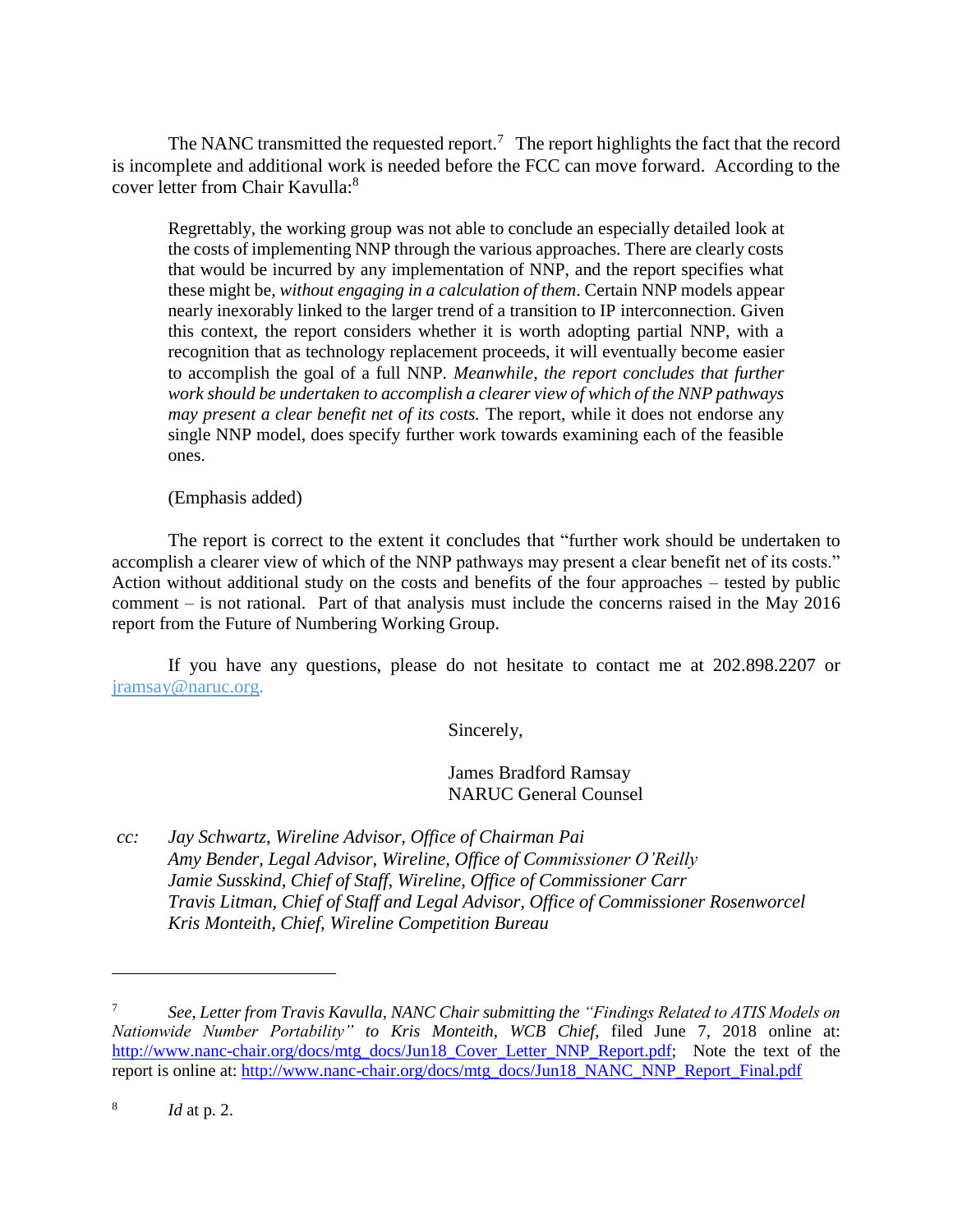## *Appendix - Resolution on Nationwide Number Portability*

*Whereas* in November 2015, the Chief of the Federal Communications Commission's ("FCC's") Wireline Competition Bureau requested that the North American Numbering Council ("NANC") evaluate the ability of a consumer to retain her or his telephone number when either physically moving or switching to another wireline or wireless service provider anywhere in the United States, which has been referred to as "nationwide number portability" ("NNP") or "non-geographic number portability" ("NGNP");

*Whereas* the Alliance for Telecommunications Industry Solutions ("ATIS"), through its Industry Numbering Committee ("INC"), previously evaluated issues related to the future of telephone numbers, including rate center consolidation and national 10-digit dialing; and in so doing identified various consumer and regulatory considerations that state and federal regulators must address ("Technical Report on Nationwide Number Portability Study": ATIS-1000071; June 20, 2016);

*Whereas* the NANC endorsed a "Report on NNP" by the Future of Numbering ("FON") Working Group ("WG") to consider proposals related to the future of telephone numbers, including 10-digit dialing in relation to NNP; and on May16, 2016 the NANC submitted the report to the FCC, which found certain likely impacts in the following areas: Mandated Fees and Surcharges assessed upon Telecommunications Service based upon Physical Address; Mandated State and Local Sales Taxes; Intrastate Tariffed Telecommunications Services; Intrastate Toll Telecommunications Services; Tariffs and Rulemaking; State Coordination & Collaboration; 10-Digit Dialing; Customer Complaints; and Public Safety (911/NG911);

*Whereas* State public utility commissions have been delegated authority by the FCC to approve and implement the methodology for area code relief, including whether to require 10-digit local dialing, which may be required for NNP;

*Whereas* on October 26, 2017, the FCC adopted a Notice of Proposed Rulemaking ("NPRM") and Notice of Inquiry ("NOI") (Docket Nos.: WC 17-244 and WC 13-97), which invite comment on steps that would lay the groundwork to achieve NNP and seek comment on a variety of issues related to the deployment of NNP, in particular, four models for NNP: (1) nationwide implementation of Location Routing Numbers ("LRNs"); (2) non-geographic LRNs; (3) commercial agreements; and (4) iconnectiv's GR-2982 CORE specification;

*Whereas* on December 7, 2017 the FCC Wireline Competition Bureau directed the NANC to:

Determine whether any of the four models discussed in the NOI are preferable to others in  $\Box$ terms of feasibility, cost, and adaptability to changing markets and technologies;

Specify in detail the potential costs, benefits, and barriers to implementing each of these  $\Box$ proposals;

Identify any likely consequences of these proposals for routing, interconnection, or public  $\Box$ safety;

- $\Box$ Recommend next steps to advance full nationwide number portability; and
- Make any other recommendations it deems necessary to achieve this goal;  $\Box$